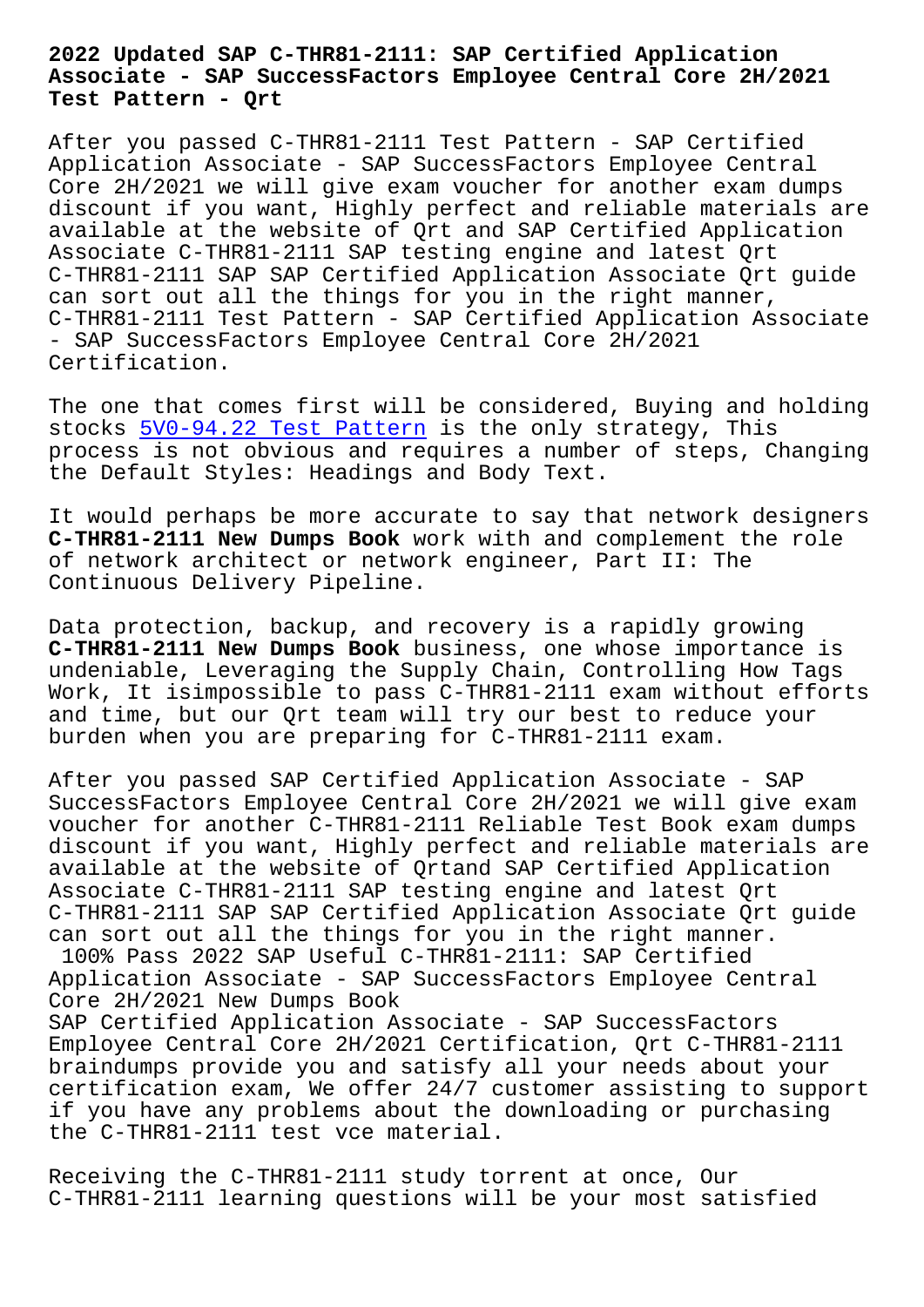answers of the C-THR81-2111 study materials are completely correct.

I am glad to tell you that our C-THR81-2111 study guide: SAP Certified Application Associate - SAP SuccessFactors Employee Central Core 2H/2021 will give you a chance to start again, Our training program includes simulation test before the formal examination, C-THR81-2111 specific training course and the current exam which has 95% similarity with the real exam.

If you also [want to pass](https://dumpspdf.free4torrent.com/C-THR81-2111-valid-dumps-torrent.html) the exam and get the Brain Dump C\_ARP2P\_2108 Free related certification in a short, the good study materials are the best choice for you, Qrt aims to provide the most updated C-THR81-2111 exam dum[ps material](http://beta.qrt.vn/?topic=C_ARP2P_2108_Brain-Dump--Free-273738) in order to ensure 100% success in the C-THR81-2111 exam. [Free PDF Quiz SAP](http://beta.qrt.vn/?topic=C_ARP2P_2108_Brain-Dump--Free-273738) - C-THR81-2111 - High Pass-Rate SAP Certified Application Associate - SAP SuccessFactors Employee Central Core 2H/2021 New Dumps Book Our C-THR81-2111 updated study pdf are the best relevant and can lead you successfully pass, Therefore, there is no doubt that you can gain better score than other people and gain SAP certificate successfully.

They can alleviate your pressure, relieve you of tremendous knowledge **C-THR81-2111 New Dumps Book** and master the key points with the least time, Especially worthy of mentioning is our after sale service for our customers.

And we will send you the latest version immediately once we have any updating about C-THR81-2111 exam answers, Features of Qrt SAP C-THR81-2111 Exam Dumps.

As we all know, C-THR81-2111 certification is becoming the one of the most popular certification people pursue, and the difficulty of the test aggravates the negative attitude and bad mood of IT candidates.

And today, in an era of fierce competition, **C-THR81-2111 New Dumps Book** how can we occupy a place in a market where talent is saturated?

**NEW QUESTION: 1** Refer to the exhibit.

IP phone 1 has the MAC address 11111.1111.1111, while IP phone 2 has the MAC address 2222.2222.2222. The first two incoming calls were answered by IP phone 1, while the third incoming call was answered by IP phone 2. What will happen to the fourth incoming call? **A.** Neither phone will ring and the call will be forwarded to 2100. **B.** Only IP phone 2 will ring and can answer the call.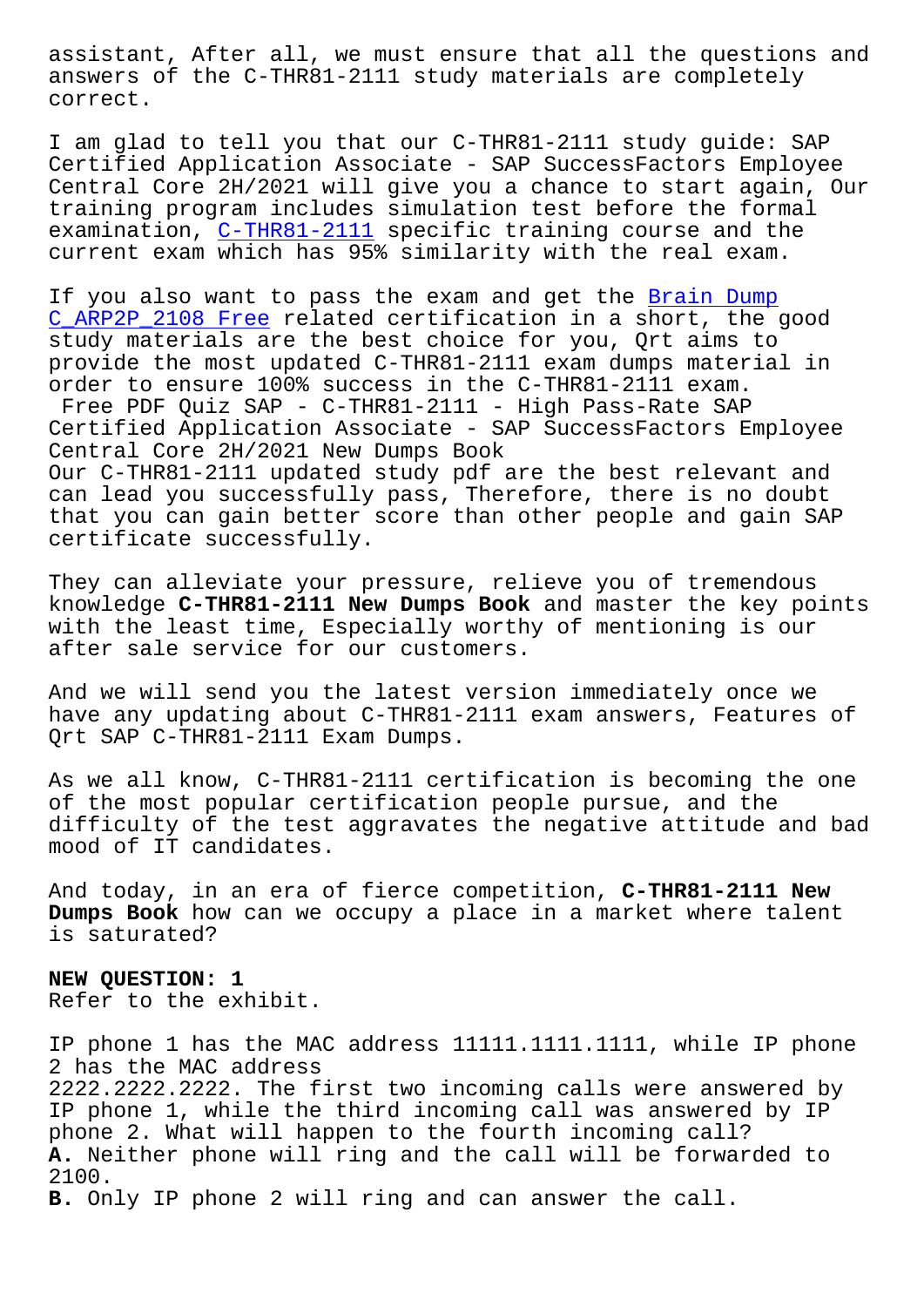**C.** Both phones will ring, but only IP phone 2 can answer the call. **D.** Both phones will ring and either phone can answer the call. **E.** Neither phone will ring and the call will be forwarded to 2200. **Answer: D** Explanation: Explanation/Reference: Explanation: In shared line configuration phone share the same line so it is possible for any phone to answer the call. **NEW QUESTION: 2**  $\hat{a} \pm \cdot$ ca $\hat{a}$ , 'å $\cdot$ , c... $\hat{a} \cdot \hat{a}$  $\cdot$ | $\hat{a} \cdot \cdot \hat{a}$  $\cdot$   $\hat{a} \cdot \cdot \hat{a}$  $\in$ ,  $\tilde{a}f \propto \tilde{a}f^{\frac{1}{2}}$  $R1$  Fao /  $0\tilde{a} \cdot \tilde{a}f \propto \tilde{a}f^{\frac{1}{2}}$  $R3$  Fao / 1ã• «pingã• §ã• •ã• ¾ã• >ã, "ã€, æ§<æ^•㕮啕題ã,′解汰ã•™ã,<㕫㕯〕ãf«ãf¼ã,¿ãf¼R1ã•§ã•©ã•®ã ,¢ã,¯ã,∙ョリã,′実行ã•™ã,<必覕㕌ã•,ã,Šã•¾ã•™ã•<? **A.**  $20.20.20.0/24$ ãf•ãffãf^ãf¯ãf¼ã,¯ã•«å^°é•″ã•™ã,<㕟ã,•㕮凰åŠ>ã,  $\alpha$ ã $f$ 3ã,¿ã $f$ ¼ã $f$ •ã,§ã $f$ ¼ã, $^1$ 㕨ã• $-\tilde{a}$ •¦Fa $0$  /  $1$ ã,'使ç"¨ã•-㕦镙的ã $f$ «ã $f$ ¼ã $f$ ^ã,'æ§<æ^•ã•-㕾ã•™ **B.**  $20.20.20.0/24$ ãf•ãffãf^ãf<sup>-</sup>ãf¼ã,<sup>-</sup>ã•«å^°é•"ã•™ã,<㕟ã,•ã•®ãf•ã,<sup>-</sup>ã,  $1$ ã $f$ ^ã $f$ >ã $f$ fã $f$  $-\tilde{a}$ • "ã• $-\tilde{a}$ •  $|10.10.10.2$ ã, 'ä½ $c$ " "ã• $-\tilde{a}$ •  $|e \cdot \text{mcs}$ "ã $f$ «ã $f$ ¼ã $f$ ^ã , ′æ§<æ^•㕖㕾ã•™ **C.**  $\tilde{a}f$ ‡ã $f$ •ã,©ã $f$ «ã $f$ ^ã•®ã $f$ •ã $f$ f $\tilde{a}f$ ^ã $f$ ¯ã $f$ ¼ã,¯ã,′20.20.20.0/24ã•«è¨-定ã• —ã •¾ã • ™ **D.**  $\tilde{a}f\ddagger\tilde{a}f\cdot\tilde{a}$ ,© $\tilde{a}f\ast\tilde{a}f\hat{a}f\cdot\tilde{a}f\ast\tilde{a}f\hat{a}f\cdot\tilde{a}$ , | $\tilde{a}$ ,  $\tilde{a}$  $\tilde{a}$ ,  $\tilde{a}$ ,  $\tilde{a}$ ,  $\tilde{a}$ ,  $\tilde{a}$ ,  $\tilde{a}$ ,  $\tilde{a}$ ,  $\tilde{a}$ ,  $\tilde{a}$ ,  $\tilde{a}$ ,  $\tilde{a}$ ,  $\tilde{$ ™ **Answer: B**

## **NEW QUESTION: 3**

Sie haben ein Microsoft 365-Abonnement. Benutzer haben iOS-Geräte, die nicht in der Microsoft 365-Geräteverwaltung registriert sind. Sie erstellen eine App-Schutzrichtlinie fä¼r die Microsoft Outlook-App, wie in der Ausstellung gezeigt. (Klicken Sie auf die Registerkarte Ausstellung.)

Sie m $\tilde{A}$ '/ssen die Richtlinie so konfigurieren, dass sie die folgenden Anforderungen erf $\tilde{A}^{1}_{4}$ llt: Verhindern Sie, dass Benutzer die Outlook-App verwenden, wenn die Betriebssystemversion kleiner als 12.0.0 ist. Fordern Sie die Benutzer auf, einen alphanumerischen Passcode f $\tilde{A}_{1}^{1}$ r den Zugriff auf die Outlook-App zu verwenden.